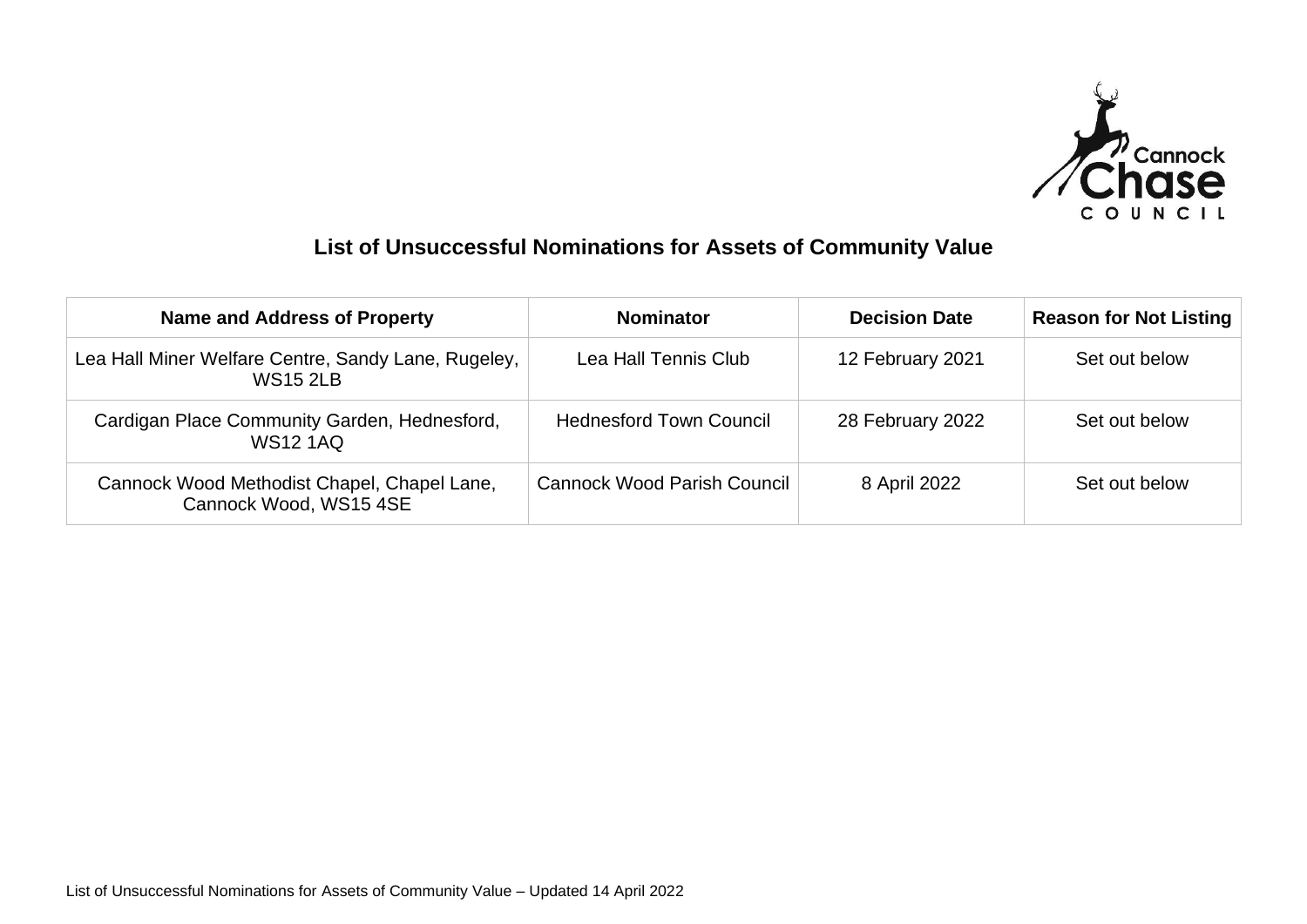## **Lea Hall Miners Welfare Centre, Rugeley**

The reasons for the decision to not list the Lea Hall Miners Welfare Centre are as follows:

- 1. The Welfare Centre lies within the District of Cannock Chase. The nomination covers an area of land shown as edged red in a plan associated with a planning application reference: CH/20/292. The area of land is currently shown in the plan as consisting of two areas of tennis courts and an immediately adjacent building.
- 2. Lea Hall Tennis Club is an Unincorporated Community Group, with at least 21 local members, and is therefore a body eligible to make the application under section 89 of the Act.
- 3. The Nomination made by Lea Hall Tennis Club meets the requirements of the Assets of Community Value (England) Regulations 2012 ("the Regulations").
- 4. The land does not fall within a description of land which may not be included in the list as specified in Schedule 1 of the Regulations.
- 5. The land currently appears to consist of four separate tennis courts, and an adjacent small building. Planning Application reference: CH/20/292, in respect of the land, was considered by the Council's Planning Control Committee on 3<sup>rd</sup> February 2021. The officer report contains information from Sport England, based upon their discussions with the planning applicant. It is stated that two of the four courts had not been used in over 10 years and are in a state of disrepair. The applicant also considered that there were currently no more than 25 users of the remaining courts and that it was unlikely that the Tennis Club would be able to obtain sufficient funding to bring the two redundant courts back into use.
- 6. The nomination states that the tennis club currently has 15 members using the available courts regularly 3 days a week, and a further 14 members using the facilities another day. It states that the club has taken part in the local tennis league, holds regular coaching sessions with school pupils during term time and that it serves the local areas of Rugeley and Brereton.
- 7. The use of the land as tennis courts is not an ancillary use and is a use that furthers the social interests of the local community. At the time of the nomination, therefore, it could be considered as having a community use.
- 8. Notwithstanding its current community use, in deciding whether the land should be listed, I am required to consider whether it is realistic to think that there can continue to be non-ancillary use of the land which will further the social wellbeing or social interests of the local community.
- 9. It should be noted that the community asset listing process is not a mechanism designed to regulate the planning use of land. That aspect is determined under the separate statutory planning process. The listing process is merely a mechanism whereby community organisations may be informed of a landowner's intention to dispose of a community asset, and whereby any such disposal can be delayed for a limited time to enable community groups to consider and offer their own bids to purchase the land. The landowner is not required to sell their land to a community group and is not prevented from submitting a planning application to change the use of the land.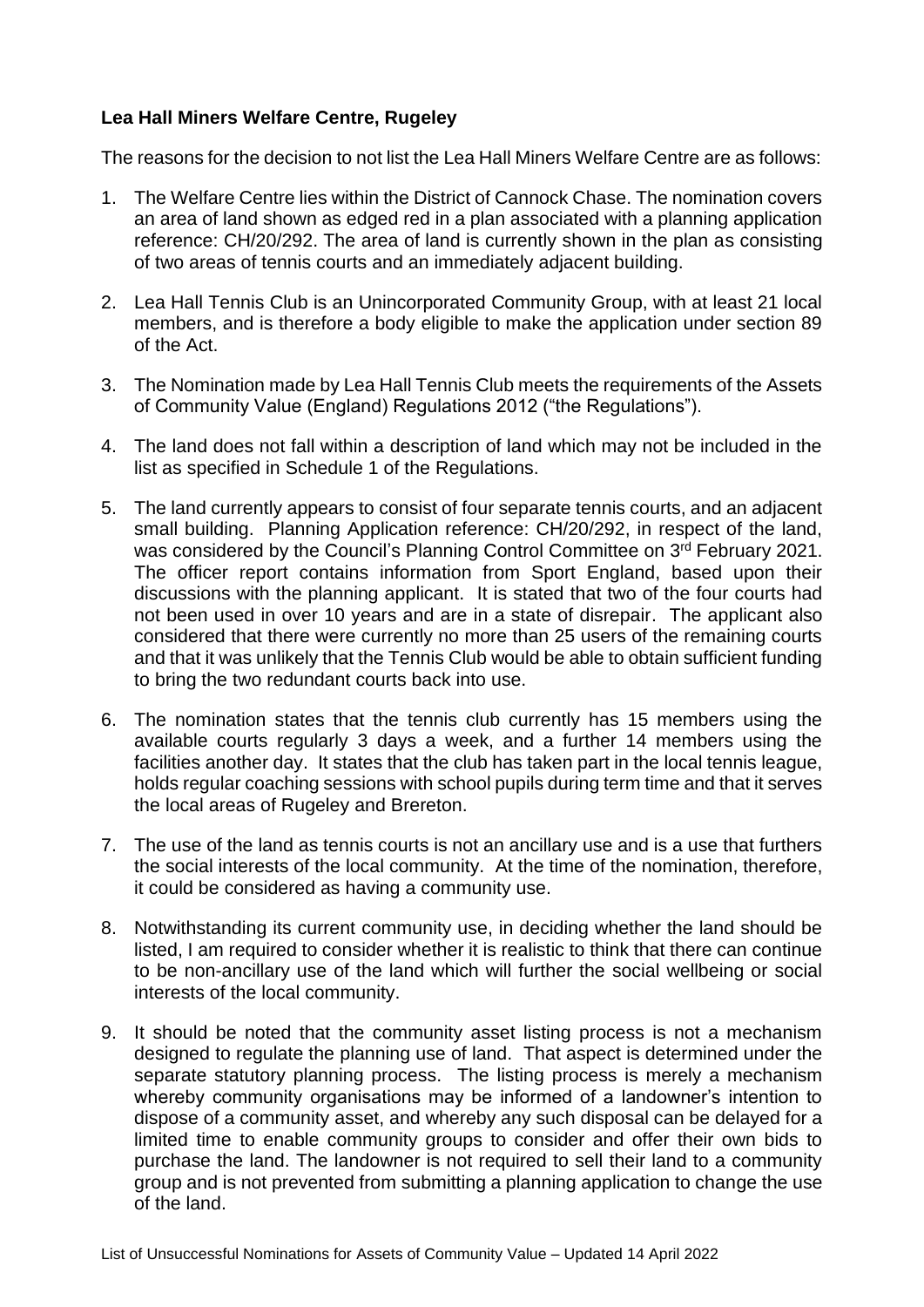- 10. In this case, the landowner has already submitted a planning application for change of use of the land. Application reference: CH/20/292 proposes the development of 14 residential units on the land. The application was determined by the Council's Planning Control Committee on 3rd February 2021. The Committee decided that the application should be approved.
- 11. In light of the fact that permission is to be granted for change of use of the land to enable development of residential units, I do not consider that it is realistic to think that the land can continue to serve a community use under the terms of s.88 of the Localism Act 2011.

## **Cardigan Place Community Garden, Hednesford**

The reasons for the decision to not list the land at the Cardigan Place Community Garden are as follows:

- 1. The land lies within the District of Cannock Chase. The nomination covers an area of land shown as edged yellow, and labelled "A" within the nomination.
- 2. Hednesford Town Council is a body eligible to make the application under section 89 of the Act.
- 3. The Nomination made by Hednesford Town Council meets the requirements of the Assets of Community Value (England) Regulations 2012 ("the Regulations").
- 4. The land does not fall within a description of land which may not be included in the list as specified in Schedule 1 of the Regulations.
- 5. The land is a small piece of land in Hednesford Town centre. It appears to be fenced off on all four sides and is currently overgrown and derelict.
- 6. The nomination describes a former use of the land as that of a "community garden". It also mentions that such use was "about fifteen years ago".
- 7. As there appears to be no current community use of this land, s.88(2) of the Localism Act 2011 requires me to consider whether "there is a time in the recent past when an actual use of…..the land that was not an ancillary use furthered the social wellbeing or interests of the local community", and whether "it is realistic to think that there is a time in the next five years when there could be non-ancillary use of the…..land that would further….the social wellbeing or social interests of the local community".
- 8. The current state of the land is not commensurate with a community use and the land does not appear accessible to the public. There is no detail within the nomination as to what the "community garden" use consisted of, and more information would need to be provided to substantiate a claim of previous community use. However, it does appear to acknowledge that the land was last used in this way around fifteen years ago. I do not consider that this would constitute a "recent" community use of the land in any event.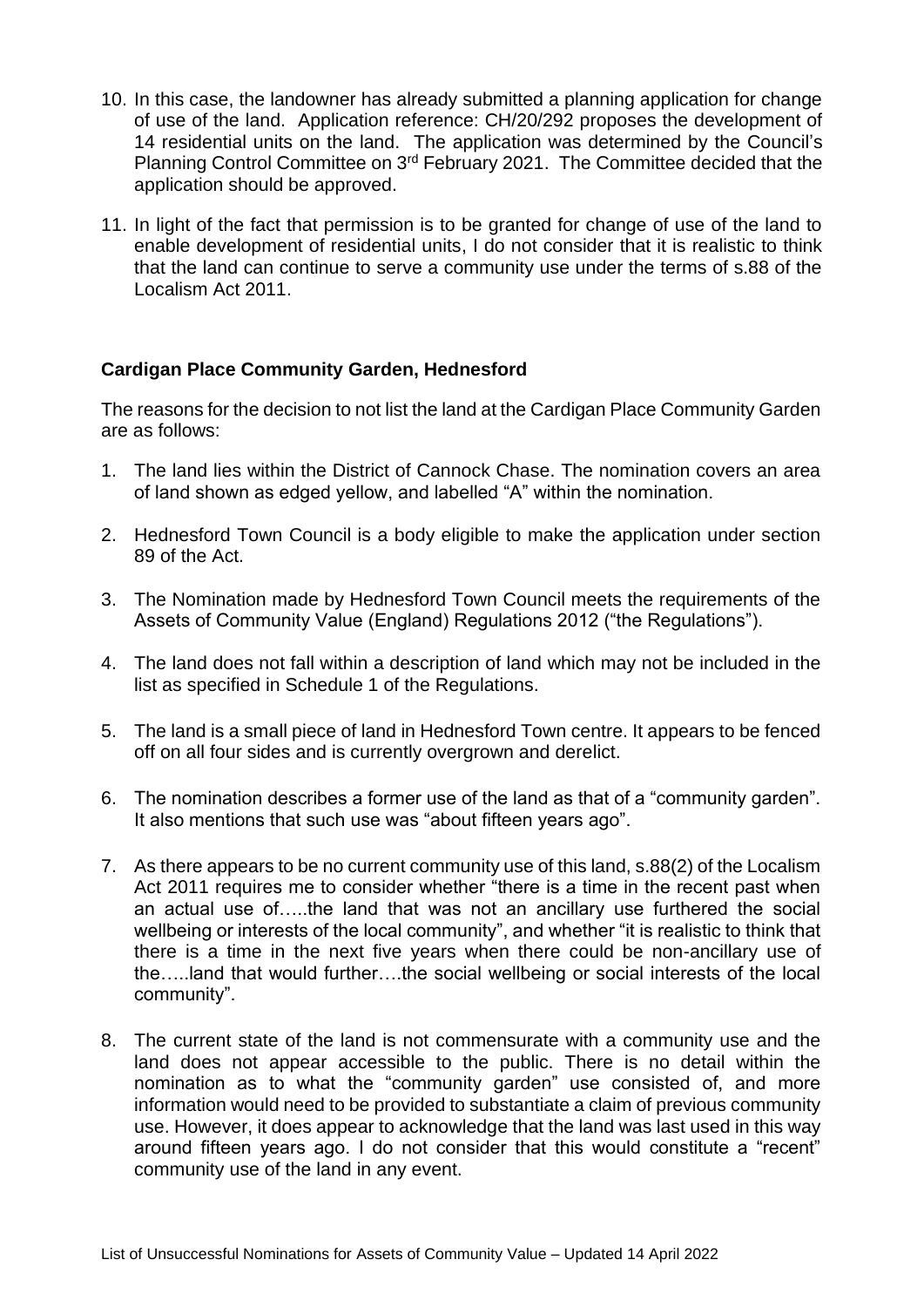- 9. The Town Council advise that they have approached the owner with a view to purchasing, or managing, the land for community use. It appears that the owner did not wish to sell, or otherwise open up access to the land, as he intends to develop the land in conjunction with other adjoining land (albeit there does not appear to be any current planning consent for development of the land in this way).
- 10. Given the long period of time that the land has not been used by the community, the fact that the land appears inaccessible to the public and would serve no immediately apparent community purpose in its current state, and the fact that the owner does not wish to allow community access to his land, I do not find sufficient evidence to suggest that it would be realistic to think that the land could be brought into community use within the next five years.

## **Cannock Wood Methodist Chapel, Cannock Wood**

The reasons for the decision to not list the Cannock Wood Methodist Chapel are as follows:

- 1. The chapel lies within the District of Cannock Chase. The nomination covers the chapel building itself. There is no adjoining land.
- 2. Cannock Wood Parish Council is a body eligible to make the application under section 89 of the Act.
- 3. The Nomination made by the Parish Council meets the requirements of the Assets of Community Value (England) Regulations 2012 ("the Regulations").
- 4. The chapel does not fall within a description of land which may not be included in the list as specified in Schedule 1 of the Regulations.
- 5. The nomination states that "This [is] one of the oldest buildings in Cannock Wood. Built in 1836 and used continually ever since. It is well loved, decorated inside and outside and maintained as far as current funding will allow. There is a weekly religious service. The occasional flower displays and fundraising events for local needs."
- 6. The physical appearance and heritage value of the building itself is not relevant to whether the building should be listed as a community asset. The listing process is purely concerned with the use of the building. The chapel appears to still be in use, and there is no evidence to suggest that it is being used differently than it has in the recent past. The question is, therefore, whether the actual current use, that is not ancillary, will further the social wellbeing or social interests of the local community.
- 7. The primary (or non-ancillary) use of the building appears to be as a place of religious worship. The nomination states that there is a weekly religious service. The "occasional flower displays and fundraising events" do not appear to be primary uses of the building and would appear to be ancillary to the main use of the building as a chapel.
- 8. Section 88(6) of the Act defines "social interests" as including, in particular, each of the following: (a) cultural interests, (b) recreational interests, (c) sporting interests. Religious interests do not clearly fall within this definition.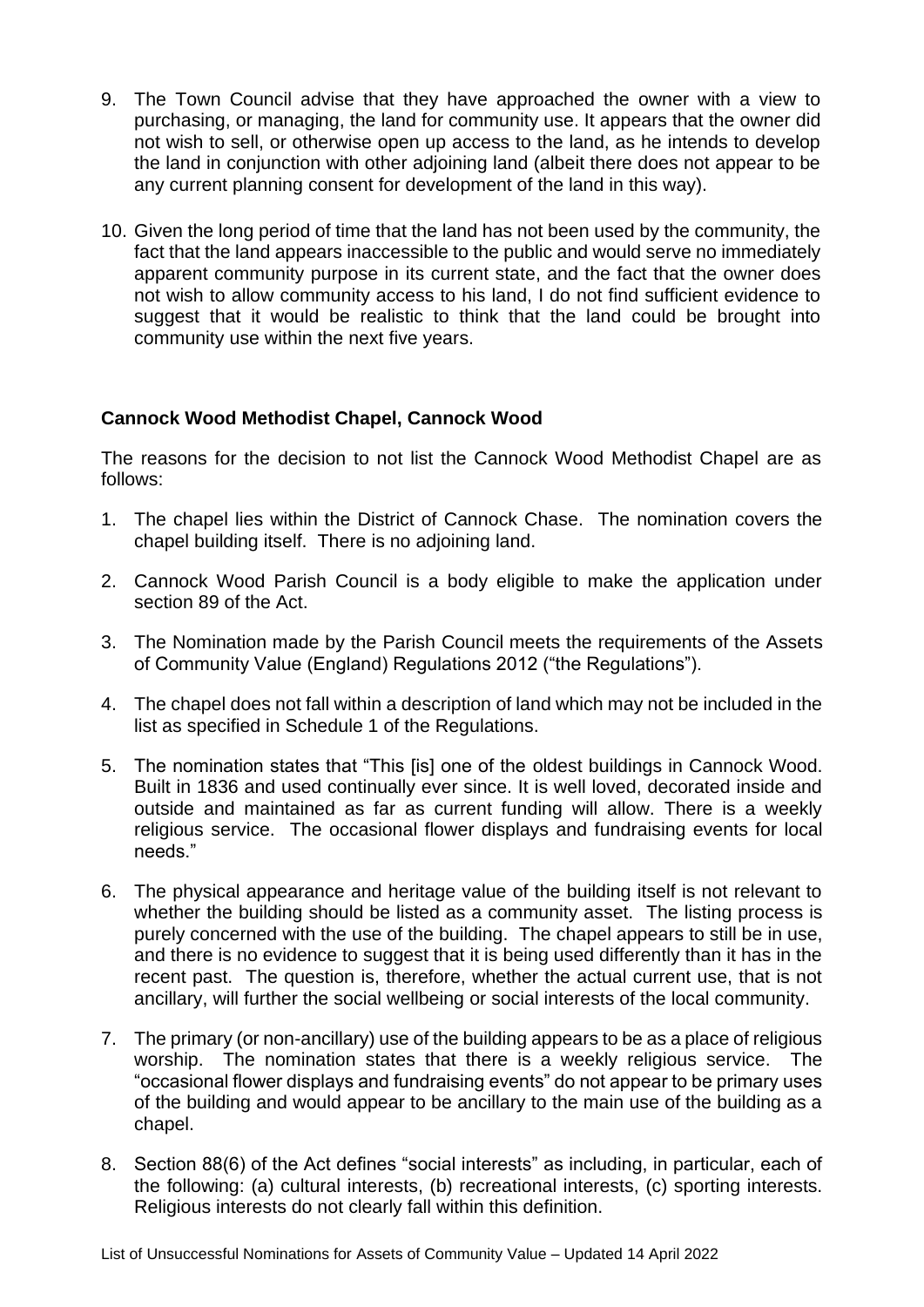- 9. In the case of General Conference of the New Church v Bristol City Council (CR/2014/0013), the First Tier Tribunal considered that the expression *"social wellbeing and social interests…… does not encompass religious observances in a church, mosque or synagogue etc, and that such a building will not in practice fall within section 88 unless there is some other non-ancillary use being made of it, which does further social wellbeing/social interests of the local community".*
- 10. While the nomination does mention that weekly religious services are held, it does not provide any evidence of how the social interests of the local community are being furthered.